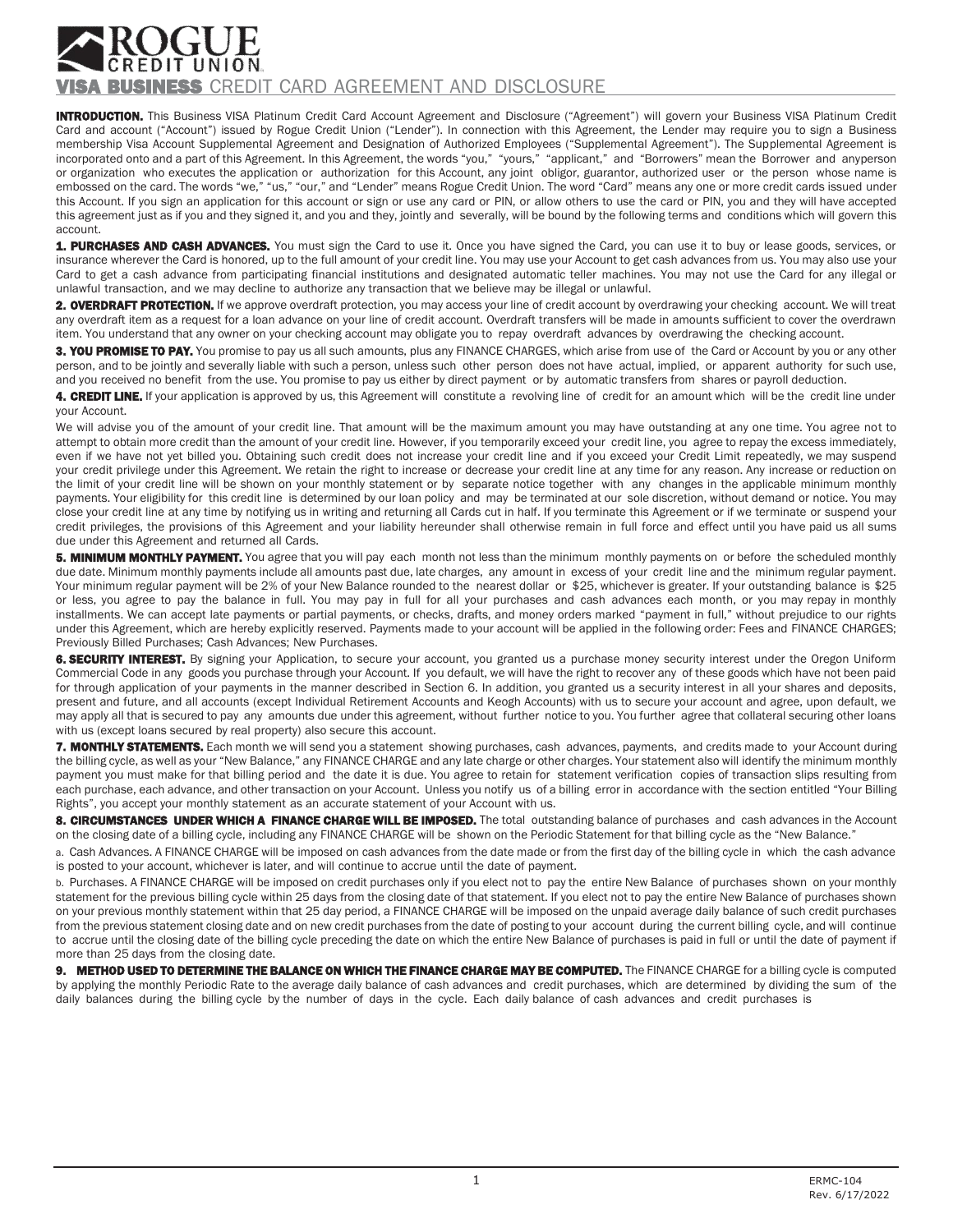determined by adding to the outstanding unpaid balance of cash advances and credit purchases at the beginning of the billing cycle any new cash advances and credit purchases posted to your account and subtracting any payments as received and credits as posted to your account, but excluding any unpaid FINANCE CHARGES.

10. METHOD OF DETERMINING THE AMOUNT OF FINANCE CHARGE. Any FINANCE CHARGE shown on your monthly statement is determined as follows: We figure the FINANCE CHARGE on your Account by applying the Periodic Rate to the "Average Daily Balance" of your Account.

11. PERIODIC RATE AND CORRESPONDING ANNUAL PERCENTAGE RATE. The Periodic Rate and corresponding ANNUAL PERCENTAGERATE that is used to compute the FINANCE CHARGE is variable. The ANNUAL PERCENTAGE RATE is based on an index which is the highest Wall Street Prime Rate as of the last day of the month as published in The Wall Street Journal (Western Edition) from time to time. To determine the ANNUAL PERCENTAGE RATE, we add a margin of 6.25 percentage points to the index. The rate can change monthly effective the first day of the billing cycle. Any increase or decrease in the ANNUAL PERCENTAGE RATE will affect the number of monthly payments you may have to make. The initial periodic rate and ANNUAL PERCENTAGE RATE will be provided to you with your Card.

## 12. CONDITIONS UNDER WHICH OTHER CHARGES MAY BE IMPOSED.

a. Returned Check Charge. A \$25 charge will be made when a check submitted by you for payment on an account is returned to us, regardless of the reason.

b. Research and Copying. If you ask us to examine your account or provide copies of documents, except in resolution of a billing error, we may charge you \$5 for each copy.

c. Late Fee. If any payment is past due for a period of 10 days, a late fee of \$25 may be imposed.

d. Replacement Card Fee. A \$5 charge per card may be imposed for each additional or replacement card you request.

e. Additional PIN Fee. A \$2 charge per personal identification number (PIN) may be imposed for each additional PIN you request.

f. Attorney's Fee. We may impose the following fees and charges on your Account. If you default on any part of this Agreement, you agree to pay us all coststo collect your Account, including court costs and reasonable attorney fees whether or not there is a lawsuit, and fees on any appeal and fees for bankruptcy proceedings, appeals, and any post -judgment collection services, if applicable.

13. CONDITIONS OF CARD USE. The use of your Card and Account are subject to the following conditions:

a Ownership of Cards. Any Card or other credit instrument or device which we supply to you is our property and must be returned to us, or to any person whom we authorize to act as our agent, or to any person who is authorized to honor the Card, immediately according to instructions. The Card may be repossessed at any time in our sole discretion without demand or notice. You cannot transfer your Card or Account to another person.

b. Honoring the Card. Neither we nor merchants authorized to honor the Card will be responsible for the failure or refusal to honor the Card or any other credit instrument or device we supply to you. If a merchant agrees to give you a refund or adjustment, you agree to accept a credit to your Account in lieu ofa cash refund.

c. Currency Conversion/Foreign Transaction Fee. Purchases and cash advances made in foreign countries will be billed to you in U.S. dollars. The currency conversion rate for international transactions as established by VISA International, Inc. is a rate selected by VISA from the range of rates available in wholesale currency markets for the applicable central processing date, which rate may vary from the rate VISA itself receives, or the government- mandated rate in effect for the applicable central processing date. In addition, you will be charged a Foreign Transaction Fee of up to 1% of the transaction amount for any card transaction made in a foreign country.

d. Notices and Payments. All notices will be sent to your address as shown in the application. You agree to advise us promptly if you change your mailing address. All payments should be mailed to us at the remittance address shown on your monthly statements. Payments received at that address will be credited to your Account as of the date received.

e. Personal Identification Number. We will issue you a Personal Identification Number ("PIN") for use with your Card at VISA NET automatic teller machines ("ATMs"). These numbers are issued to you for your security purposes. These numbers are confidential and should not be disclosed to third parties. You are responsible for safekeeping your PIN. You agree not to disclose or otherwise make available your PIN to anyone not authorized to sign on your Accounts. To keep your Account secure, please do not write your PIN on your Card or keep it in the same place as your Card.

14. DEFAULT. You will be in default under this Agreement if any of the following occur: (a) Any minimum monthly payment is not made when due; (b) You become insolvent, bankrupt, or you die; (c) You violate any part of this Agreement, or any other agreement with us; (d) If we reasonably deem ourselves insecure on your credit line; or (e) You make any false or misleading statements on a credit application to the Credit Union. We will notify you in writing of any such action as soon as practical if it occurs. Upon default, we may declare the entire unpaid balance immediately due and payable, and you agree to pay that amount plus any attorney fees and costs incurred by us. We can delay enforcing any right under this Agreement without losing that right or any other right.

15. GOVERNING LAW. This Agreement will not take effect until it is approved by us. This Agreement shall be governed by the laws of the State of Oregon.

16. LOSS OR THEFT OF CREDIT CARD. You agree to notify us immediately, orally or in writing, at Rogue Credit Union, P.O. Box 4550, Medford, Oregon 97501, or telephone (800) 856-7328 of the loss, theft or unauthorized use of your Credit Card. If you notify us of your lost or stolen Credit Card, you may not be liable for any losses. This liability exclusion will apply provided you were not grossly negligent or fraudulent in handling your credit card; otherwise your liability for unauthorized VISA Credit Card transactions may be up to \$50.

17. CREDIT INFORMATION / FINANCIAL STATEMENTS. You authorize us to release information to others (e.g., credit bureaus, merchants, and other financial institutions) regarding the status and history of your credit line. You agree to provide us, at any time we deem necessary, with a current financial statement and/or a new credit application upon request. We may investigate your credit directly or through a credit reporting agency.

18. ACKNOWLEDGMENT AND AMENDMENTS. You understand and agree to the terms and conditions in this Agreement, and the Fair Credit Billing Notice made a part hereof. (See Signature Authorization Section on Application.) You also understand and agree that you may be subject to other agreements with us regarding transfer instruments or access devices which may access your credit line. We have the right to change any terms and conditions, subject to applicable laws, of this Agreement at any time. If we change the periodic rate, and subsequent purchases or advances are made under this Agreement, the entire balance will be subject to the new rate.

UNDER OREGON LAW, MOST AGREEMENTS, PROMISES, AND COMMITMENTS MADE BY US CONCERNING LOANS AND OTHER CREDIT EXTENSIONS WHICHARE NOT FOR PERSONAL, FAMILY, OR HOUSEHOLD PURPOSES OR SECURED SOLELY BY THE BORROWER'S RESIDENCE MUST BE INWRITING, EXPRESS CONSIDERATION, AND BE SIGNED BY US TO BE ENFORCEABLE.